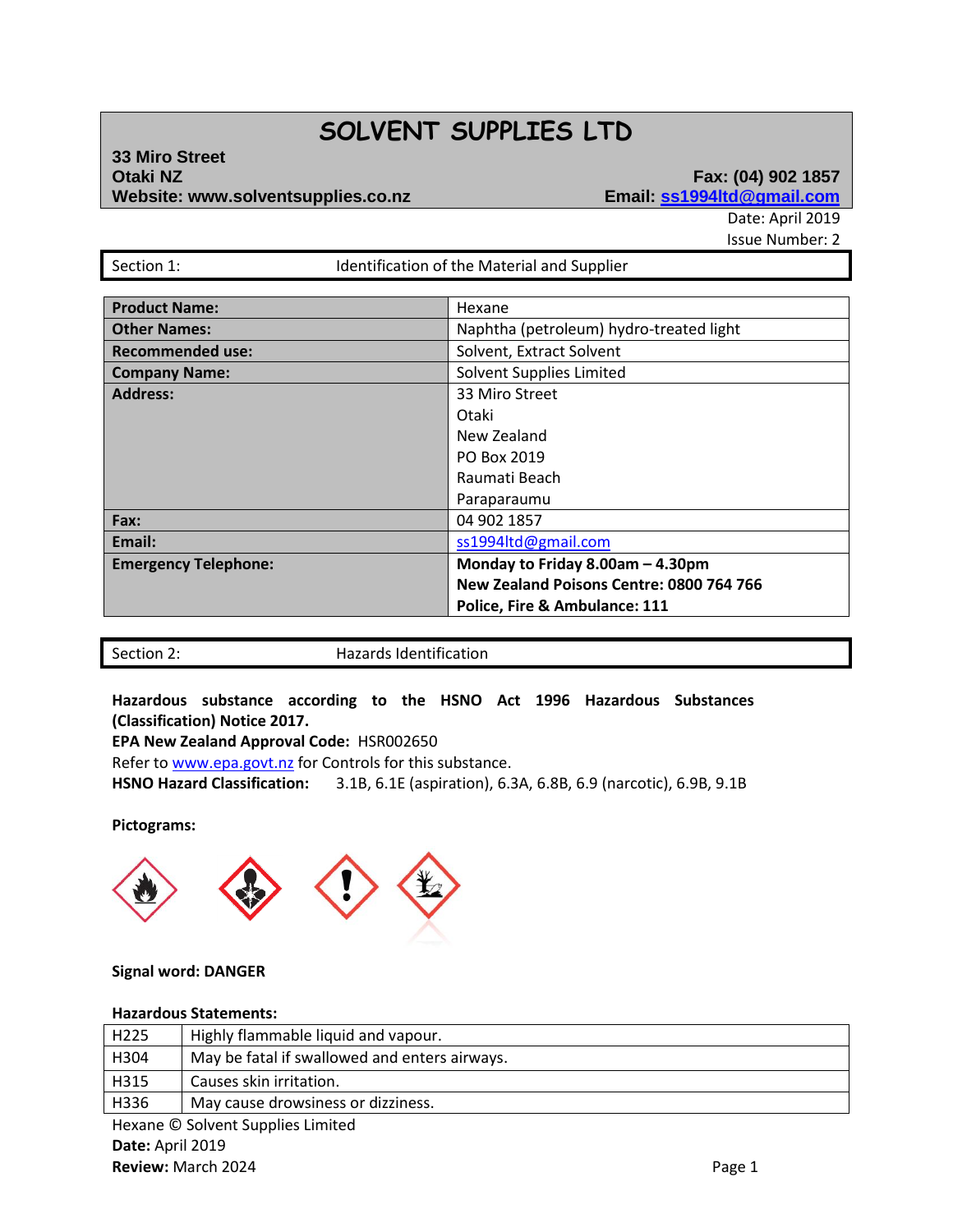| H361 | Suspected of damaging fertility or the unborn child.               |
|------|--------------------------------------------------------------------|
| H373 | May cause damage to organs through prolonged or repeated exposure. |
| H411 | Toxic to aquatic life with long lasting effects.                   |

#### **Prevention Statements:**

| P201 | Obtain special instructions before use.                                   |
|------|---------------------------------------------------------------------------|
| P202 | Do not handle until all safety precautions have been read and understood. |
| P210 | Keep away from heat/sparks/open flames/hot surfaces. No smoking.          |
| P233 | Keep container tightly closed.                                            |
| P240 | Ground/bond container and receiving equipment.                            |
| P241 | Use explosion-proof electrical/ventilating/lighting equipment.            |
| P242 | Use non-sparking tools.                                                   |
| P243 | Take precautionary measures against static discharge.                     |
| P260 | Do not breathe vapours.                                                   |
| P264 | Wash hands thoroughly after handling.                                     |
| P271 | Use only outdoors or in a well ventilated area.                           |
| P273 | Avoid release to the environment.                                         |
| P280 | Wear protective gloves and protective eye/face protection.                |
| P281 | Use personal protective equipment as required.                            |

#### **Response Statements:**

| P308+P313 | If exposed or concerned, get medical advice.                               |
|-----------|----------------------------------------------------------------------------|
| P314      | Get medical advice if you are unwell.                                      |
| P301+P310 | If swallowed: Immediately call a poison centre or doctor.                  |
| P331      | Do not induce vomiting.                                                    |
| P302+P352 | If on skin: Wash with plenty of soap and water.                            |
| P332+P313 | If skin irritation occurs get medical advice.                              |
| P362      | Take off contaminated clothing and wash before re-use.                     |
| P304+P340 | If inhaled: Remove to fresh air and keep at rest in a position comfortable |
|           | for breathing.                                                             |
| P312      | Call a Poison Centre or doctor if you feel unwell.                         |
| P370+P378 | In case of fire use foam, dry chemical or carbon dioxide (CO2).            |
| P391      | Collect spillage.                                                          |

# **Storage Statement:**

| P403+P235 | Store in well-ventilated place. Keep cool. |
|-----------|--------------------------------------------|
| P405      | Store locked up.                           |

#### **Disposal Statement:**

| P501 | Dispose of product to a solvent recycling facility or approved landfill in |
|------|----------------------------------------------------------------------------|
|      | accordance with local regulations.                                         |

| Section 3: |  |
|------------|--|
|------------|--|

## Composition/Information on Ingredients

| Common Name:                            | CAS No:    | Proportion $(\% v/v)$ |
|-----------------------------------------|------------|-----------------------|
| Naptha (petroleum), light hydro-treated | 64742-49-0 | 100                   |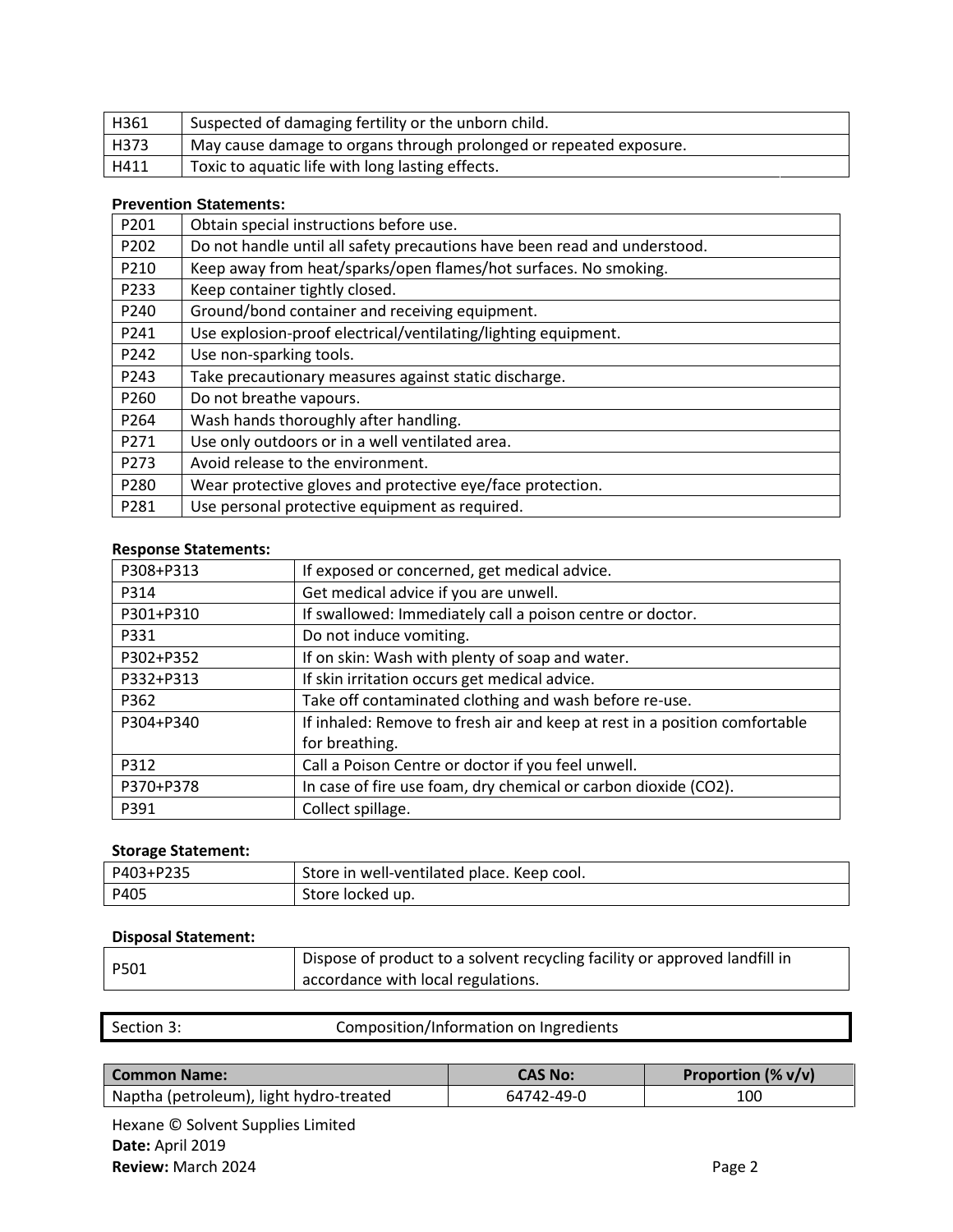| Containing n-hexane 30-50%     | 110-54-3 |  |
|--------------------------------|----------|--|
| Hexanes (other isomers) 30-50% |          |  |
| C6 Naphthenes 10-25%           |          |  |

| Section 4: | <b>First Aid Measures</b> |
|------------|---------------------------|
|            |                           |

Consult the National Poisons Centre (telephone 0800 764 766 / 0800 POISON) or a doctor in every case of suspected poisoning. If medical advice is needed have product label or container at hand.

| Ingestion:         | Rinse mouth with water. DO NOT induce vomiting. Immediately call a Poison Centre or          |  |
|--------------------|----------------------------------------------------------------------------------------------|--|
|                    | doctor for advice. If vomiting occurs spontaneously keep head below hips to prevent          |  |
|                    | aspiration.                                                                                  |  |
| Inhalation:        | Move person to fresh air and keep warm and at rest until recovered. Call a Poison            |  |
|                    | Centre or doctor for advice if person feels unwell.                                          |  |
| Skin:              | Remove immediately all contaminated clothing. Wash affected area with plenty of soap         |  |
|                    | and water. If skin irritation persists, get medical advice.                                  |  |
| Eyes:              | Hold eyes open and rinse continuously with water for several minutes. Remove contact         |  |
|                    | lenses if present and easy to do so after the first 5 minutes. Continue rinsing for at least |  |
|                    | 15 minutes. Get medical attention if irritation persists.                                    |  |
| <b>Notes</b><br>to | Treat symptomatically. Risk of aspiration into lungs resulting in chemical pneumonitis       |  |
| <b>Physician:</b>  | which may be fatal. Consider gastric lavage with protected airway and administration of      |  |
|                    | activated charcoal. Potential for cardiac sensitization. Hypoxia or negative inotropes may   |  |
|                    | enhance these effects. Consider oxygen therapy.                                              |  |

| <b>Extinguishing Media:</b>          | Use dry chemical powder, carbon dioxide, foam, water fog or mist or<br>alcohol-resistant foam. Use dry chemical powder, carbon dioxide, sand                                                                                    |  |
|--------------------------------------|---------------------------------------------------------------------------------------------------------------------------------------------------------------------------------------------------------------------------------|--|
|                                      | or earth for small fires. DO NOT use water in a jet.                                                                                                                                                                            |  |
| <b>Fire &amp; Explosion Hazards:</b> | In case of fire, avoid breathing smoke. Smoke and toxic gases (carbon<br>dioxide, carbon monoxide, various hydrocarbons) evolved<br>on<br>combustion. Prevent extinguishing water from getting into the aquatic<br>environment. |  |
| <b>Specific Hazards:</b>             | Vapour/air mixtures are explosive. Vapour may be heavier than air in<br>which case may spread across the ground and distant ignition and<br>flashback is possible. Cool fire exposed containers by spraying with<br>water.      |  |
| Fire-fighting equipment:             | Wear self-contained breathing apparatus and personal<br>protection<br>equipment.                                                                                                                                                |  |

Section 6: Accidental Release Measures

### **Spills:**

Wear personal protective equipment. Avoid contact with skin and eyes. Highly flammable liquid and vapour. Vapour forms explosive mixture with air. Shut off leak if safe to do so. Remove or isolate ignition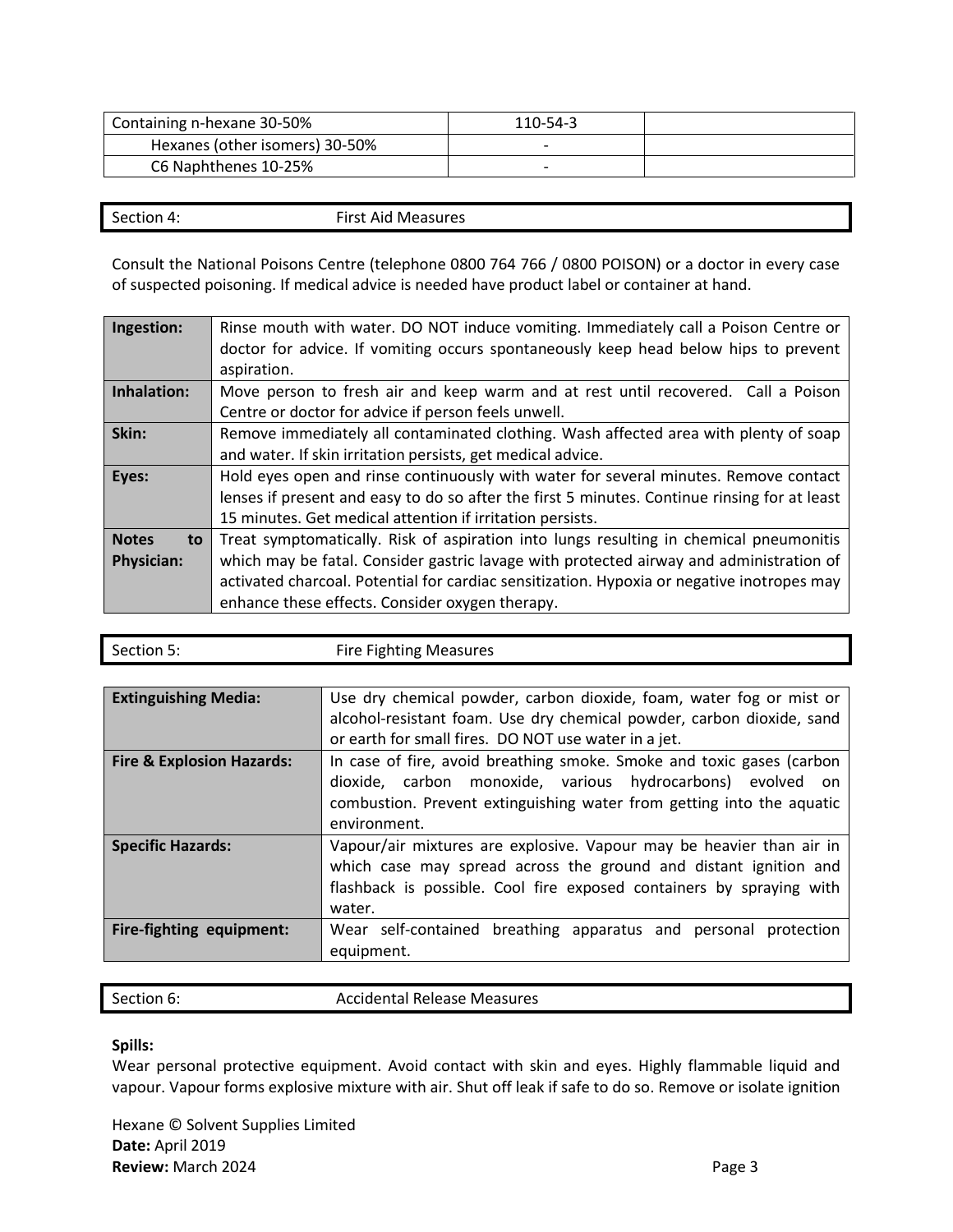sources. Take precautions against static discharge. Bound or ground (earth), all equipment. Use nonsparking tools. Ventilate contaminated area. Isolate hazard area and keep unnecessary and unprotected people away from area. Stay upwind and keep out of low lying areas.

Contain spill. Avoid run off into drains or sewers. Do not contaminate watercourses or the ground.

#### **For Large Spills (More than a drum):**

Recover liquid and transfer by mechanical means to labeled salvage tank that can be sealed for recovery or disposal of product. Do not flush away residues with water. Allow residues to evaporate. Remove any contaminated soil and dispose of safely by waste management company.

### **For Small Spills:**

Absorb with an appropriate material e.g. vermiculite, sand and earth. Dispose of waste safely in a labeled sealed container for recovery or disposal.

#### **If contamination of drains, sewers or waterways occurs immediately notify Emergency Services (111).**

#### **Disposal:**

Dispose of contaminated waste of product to an approved enclosed controlled burner or incinerator or to hazardous landfill in accordance with local regulations.

| Section 7.<br>Handling and Storage |
|------------------------------------|
|------------------------------------|

#### **Handling:**

Highly flammable liquid and vapour. Read label before use. Keep container closed when not in use. Use only in well ventilated areas. No smoking. Avoid breathing vapours or direct contact with product. Wear personal protective equipment. Wash hands and exposed skin after handling.

Remove ignition sources. Avoid sparks. Use bonded or grounded (earthed) equipment. Electrostatic charge may be generated during pumping with risk of fire. Restrict line viscosity (≤ 1m/sec until fill pipe submerged to twice its diameter, then  $\leq$  7m/sec). Do not splash fill. Do not use compressed air for filling, discharging or handling.

#### **Storage:**

Ensure all storage areas have adequate fire- fighting equipment. Store in closed original container in a secure cool dry and well ventilated place. Keep away from sunlight, ignition sources, heat, oxidizing agents and out of reach of children. Keep away from food, drink and animal foodstuffs. Take precautions to avoid accumulation of vapours in pits and confined spaces.

#### **Recommended materials:**

Mild steel or stainless steel for container linings. For container paints use epoxy paint and zinc silicate.

#### **Unsuitable materials:**

Natural rubber, butyl rubber or nitrile rubber.

Section 8: Exposure Controls/Personal Protection

#### **Exposure Guidelines:**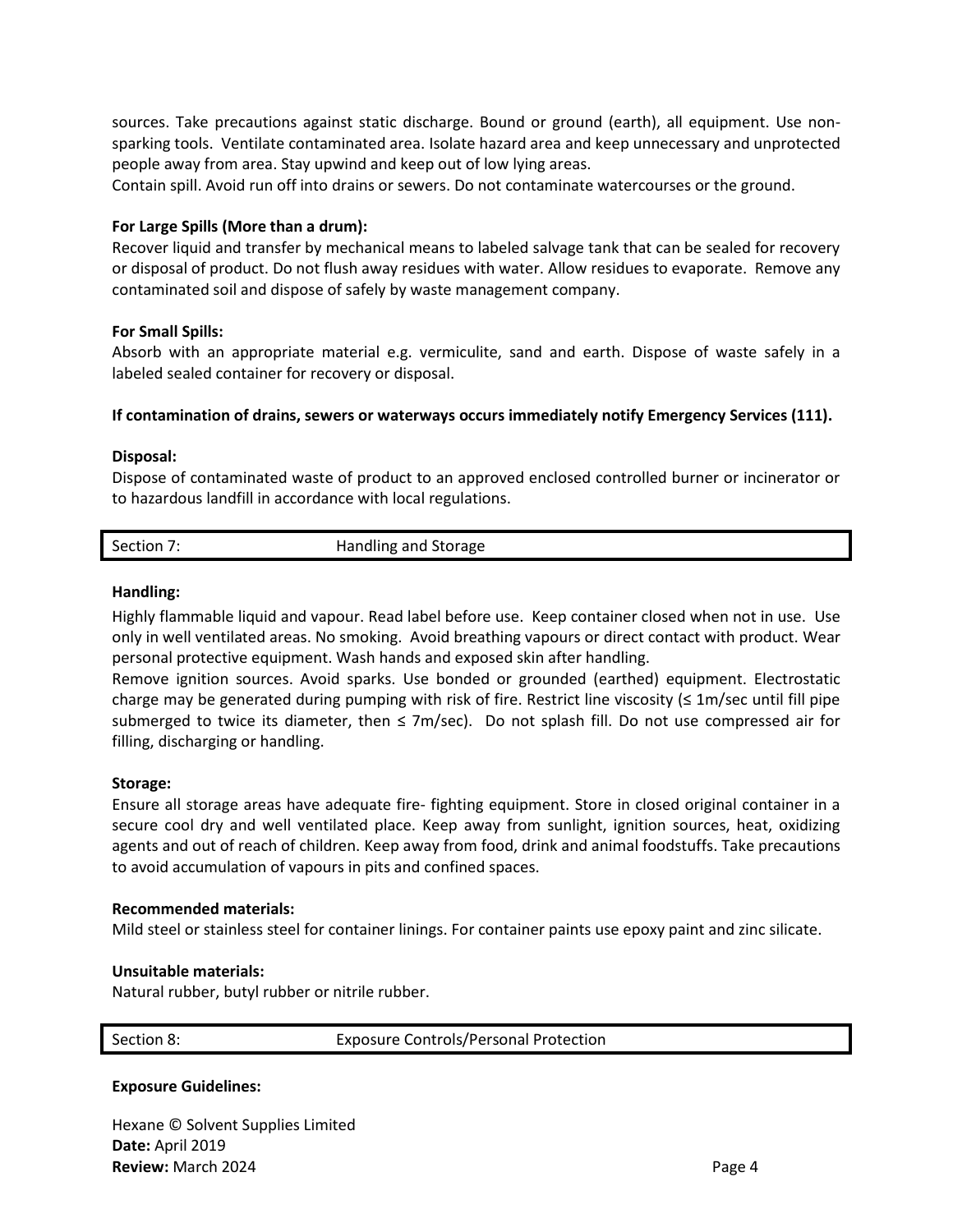| A NZ Workplace Exposure Standard (WES) have been set for components in this substance: |  |  |
|----------------------------------------------------------------------------------------|--|--|
|----------------------------------------------------------------------------------------|--|--|

|               | <b>WES-TWA</b>                  | <b>WES-STEL</b>                    |
|---------------|---------------------------------|------------------------------------|
| Hexane BIO    | 20 ppm $(72 \text{ mg/m}_3)$    |                                    |
| Other isomers | 500 ppm $(1760 \text{ mg/m}_3)$ | 1000 ppm (3500 mg/m <sub>3</sub> ) |

#### **Engineering Controls:**

Use only in a well ventilated area. A half face filter mask suitable for organic gases and vapours (Type A filter material) may be suitable for low concentration level exposures. Otherwise, use a full-face mask fitted with an organic vapour cartridge. Where air filtering respirators are unsuitable (e.g. air-borne concentrations are high, risk or oxygen deficiency, confined space) use positive pressure breathing apparatus.

#### **Personal Protection Equipment (PPE):**

Wear impervious antistatic protective clothing. Safety shoes or boots need to be chemically resistant. Wear appropriate aliphatic hydrocarbon resistant gloves e.g. nitrile rubber, Viton and PVA. Wear chemical goggles or safety glasses with side shields.

| <b>Physical and Chemical Properties</b><br>Section 9: |                              |                          |
|-------------------------------------------------------|------------------------------|--------------------------|
| <b>Property</b>                                       | <b>Unit of Measurement</b>   | <b>Typical Value</b>     |
| Appearance:                                           |                              | Clear, colourless liquid |
| Odour:                                                |                              | Paraffinic, sweet        |
| <b>Odour Threshold:</b>                               | $\qquad \qquad \blacksquare$ | Not available            |
| pH:                                                   | $\overline{\phantom{a}}$     | Not applicable           |
| <b>Melting Point/Freezing Point:</b>                  | $^{\circ}$ C                 | Not available            |
| <b>Boiling Point/Boiling Range:</b>                   | $^{\circ}$ C                 | 65-70                    |
| <b>Freezing Point</b>                                 | $\rm ^{\circ}C$              | $< -60$                  |
| Flash Point:                                          | $^{\circ}$ C                 | $< -18$                  |
| Flammability:                                         | Solid, gas                   | Not applicable           |
| Upper/lower flammability limits in air:               | $\frac{\%v}{v}$              | $1.2 - 8.3$              |
| Vapour Pressure @ 20°C:                               | kPa                          | 18 (typical)             |
| Vapour Density:                                       | $air = 1$                    | 2.8                      |
| Relative Density @15°C:                               | $g$ / $cc$                   | 0.677 (typical)          |
| Solubility in Water:                                  |                              | Negligible               |
| Partition coefficient:                                | n-octanol/water              | 4                        |
| Auto-ignition temperature:                            | $^{\circ}$ C                 | 280                      |
| Decomposition temperature:                            | °C                           | Not available            |
| Kinematic viscosity:                                  |                              | Not available            |
| Volatile organic carbon content:                      |                              | Not available            |
| Evaporation rate:                                     | nBuAc=1                      | 8                        |

Section 10: Stability and Activity

| <b>Chemical Stability:</b>  | Stable under normal conditions of storage and use.          |
|-----------------------------|-------------------------------------------------------------|
| <b>Conditions to avoid:</b> | Avoid heat, sparks, open flames and other ignition sources. |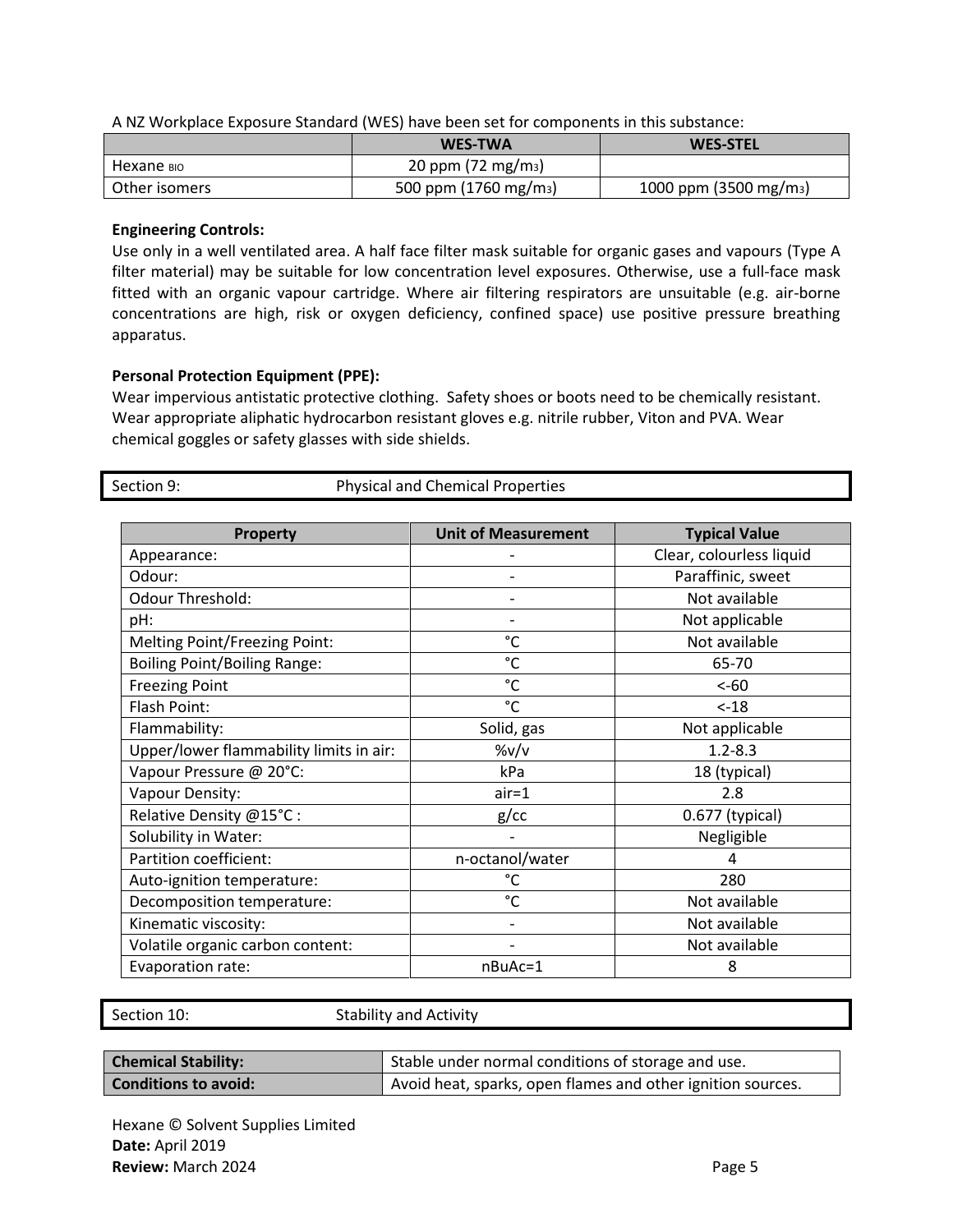| Incompatibility (materials to avoid):   | Strong oxidizing agents.                                                                                                                                           |  |
|-----------------------------------------|--------------------------------------------------------------------------------------------------------------------------------------------------------------------|--|
| <b>Hazardous decomposition product:</b> | A complex mixture of smoke and toxic gases (carbon dioxide,<br>carbon dioxide and various hydrocarbons) evolved<br>$^*$ on $\overline{\phantom{a}}$<br>combustion. |  |
| <b>Hazardous polymerization:</b>        | Not known to occur.                                                                                                                                                |  |

| Section 11: | <b>Toxicological Information</b> |
|-------------|----------------------------------|
|             |                                  |

**Potential Health effects:** This section includes possible adverse effects which could occur if this product is not handled in the recommended manner.

| <b>Acute Toxicity:</b>                      | Not classified for acute toxicity in ingested, absorbed through skin or by<br>inhalation.                                                                                                                |
|---------------------------------------------|----------------------------------------------------------------------------------------------------------------------------------------------------------------------------------------------------------|
| <b>Aspiration Hazard:</b>                   | May be fatal if swallowed and enters airways; chemical pneumonitis.                                                                                                                                      |
| <b>Respiratory Irritation:</b>              | Inhalation of vapours may be irritating to mucous membranes and the<br>respiratory system. Symptoms may include coughing, temporary<br>burning sensation of nose and throat and/or difficulty breathing. |
| <b>Skin Corrosion/Irritation:</b>           | Skin irritant. Symptoms may include burning sensation, redness,                                                                                                                                          |
|                                             | swelling and/or blisters. Repeated contact may cause skin dryness or<br>cracking.                                                                                                                        |
| <b>Serious</b><br>Eye                       | Transient effects; burning sensation, swelling, redness and/or blurred                                                                                                                                   |
| Damage/Irritation:                          | vision.                                                                                                                                                                                                  |
| <b>Skin</b><br><b>Respiratory</b><br>or     | Not identified for sensitization effects.                                                                                                                                                                |
| Sensitization:                              |                                                                                                                                                                                                          |
| <b>Germ Cell Mutagenicity:</b>              | Not identified with mutagenic properties.                                                                                                                                                                |
| Carcinogenicity:                            | Not identified with carcinogenic properties.                                                                                                                                                             |
| <b>Reproductive Toxicity:</b>               | Suspected of damaging fertility or the unborn child. Cause feto-toxicity                                                                                                                                 |
|                                             | in animals at does which are maternally toxic.                                                                                                                                                           |
| <b>Specific</b><br><b>Toxicity</b><br>Organ | Repeated or prolonged exposure may cause central nervous system                                                                                                                                          |
| (Repeated<br><b>Single</b><br>and           | depression resulting in headaches, dizziness and nausea. Continued                                                                                                                                       |
| Exposure):                                  | exposure by inhalation may result in unconsciousness and/or death.                                                                                                                                       |
|                                             | Causes peripheral neuropathy (incoordination, unsteady walk, and                                                                                                                                         |
|                                             | muscle weakness in extremities, loss of sensation in arms or legs) which                                                                                                                                 |
|                                             | can be potentiated by organic hydrocarbons.                                                                                                                                                              |
| <b>Narcotic Effects:</b>                    | Vapours inhaled at high concentration will have narcotic effects on                                                                                                                                      |
|                                             | central nervous system, nausea, dizziness and drowsiness.                                                                                                                                                |
| <b>Toxicological Information:</b>           | Not available.                                                                                                                                                                                           |
| <b>Additional Information:</b>              | Chronic abuse of similar materials has been associated with irregular                                                                                                                                    |
|                                             | heart rhythms and cardiac arrest.                                                                                                                                                                        |

| Section 12:   | Hazard Identification                                                     |
|---------------|---------------------------------------------------------------------------|
|               |                                                                           |
| Eco-Toxicity: | Product is classified as toxic to aquatic life with long lasting effects. |

| <b>Eco-Toxicity:</b>     | Product is classified as toxic to aquatic life with long lasting effects. |  |
|--------------------------|---------------------------------------------------------------------------|--|
| <b>Persistence</b>       | and Expected to be rapidly biodegradable. Floats on water. Readily        |  |
| <b>Biodegradability:</b> | evaporates.                                                               |  |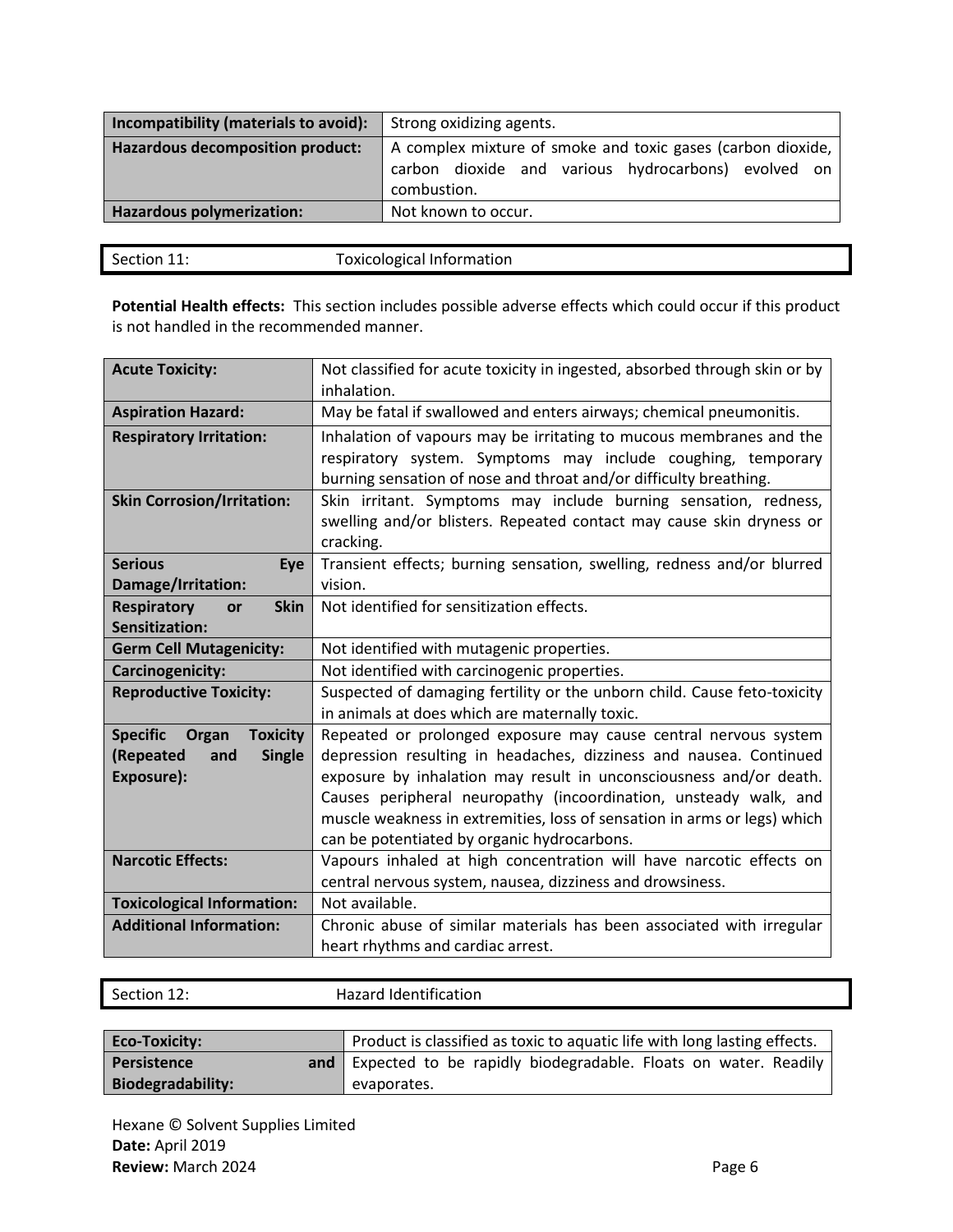| <b>Potential</b>              | for | Bio- | Potential for bio-accumulation.                                       |
|-------------------------------|-----|------|-----------------------------------------------------------------------|
| <b>Accumulation:</b>          |     |      |                                                                       |
| <b>Mobility in soil:</b>      |     |      | Insoluble in water. Absorbs to soil. Expected to have low mobility in |
|                               |     |      | soil.                                                                 |
| <b>Other Adverse Effects:</b> |     |      | Not available.                                                        |
| <b>Eco-Toxicity Data:</b>     |     |      | Not available.                                                        |
|                               |     |      |                                                                       |

| Section 13: | <b>Disposal Considerations</b> |
|-------------|--------------------------------|
|             |                                |

#### **Disposal:**

Recover and recycle product whenever possible. Send clean, dry drums to recycling facility or metal scrap re-claimer. Dispose of waste in accordance with Regional Authority or local council bylaws.

#### **Special Precautions:**

Ensure empty containers are vented and dry. Residues may cause an explosion hazard. Do not puncture, cut or weld unclean drums. Do not use empty drums for storing other products.

| Section $\mathbf{r}$<br>14: | ransport Information |
|-----------------------------|----------------------|
|                             |                      |

This product is classified as a Dangerous Goods Class 3; Packing Group II. Please consult the Land Transport Rule: Dangerous Goods 2005 and NZS 5433-2012 Transport of Dangerous Goods on Land for information.

#### **Transport Information:**

| <b>UN No</b>                 | 1208           |
|------------------------------|----------------|
| <b>Proper Shipping Name:</b> | <b>HEXANES</b> |
| <b>DG Class:</b>             |                |
| <b>Sub Risk:</b>             | -              |
| <b>Packing Group:</b>        |                |
| Hazchem:                     | 3YE            |
| <b>Marine Pollutant:</b>     | Yes            |



Section 15: Regulatory Information

### **Hazardous substance according to the HSNO Act 1996 Hazardous Substances (Classification) Notice 2017.**

**HSNO Substance Approval Code**: HSR002650; Solvents (Flammable) Group Standard 2017.

Refer to Section 2 for hazardous classification and to [www.epa.govt.nz](http://www.epa.govt.nz/) for Controls and Conditions. For additional compliance information, refer to Worksafe NZ [www.worksafe.govt.nz](http://www.worksafe.govt.nz/)

Section 16: Contract Communication Communication